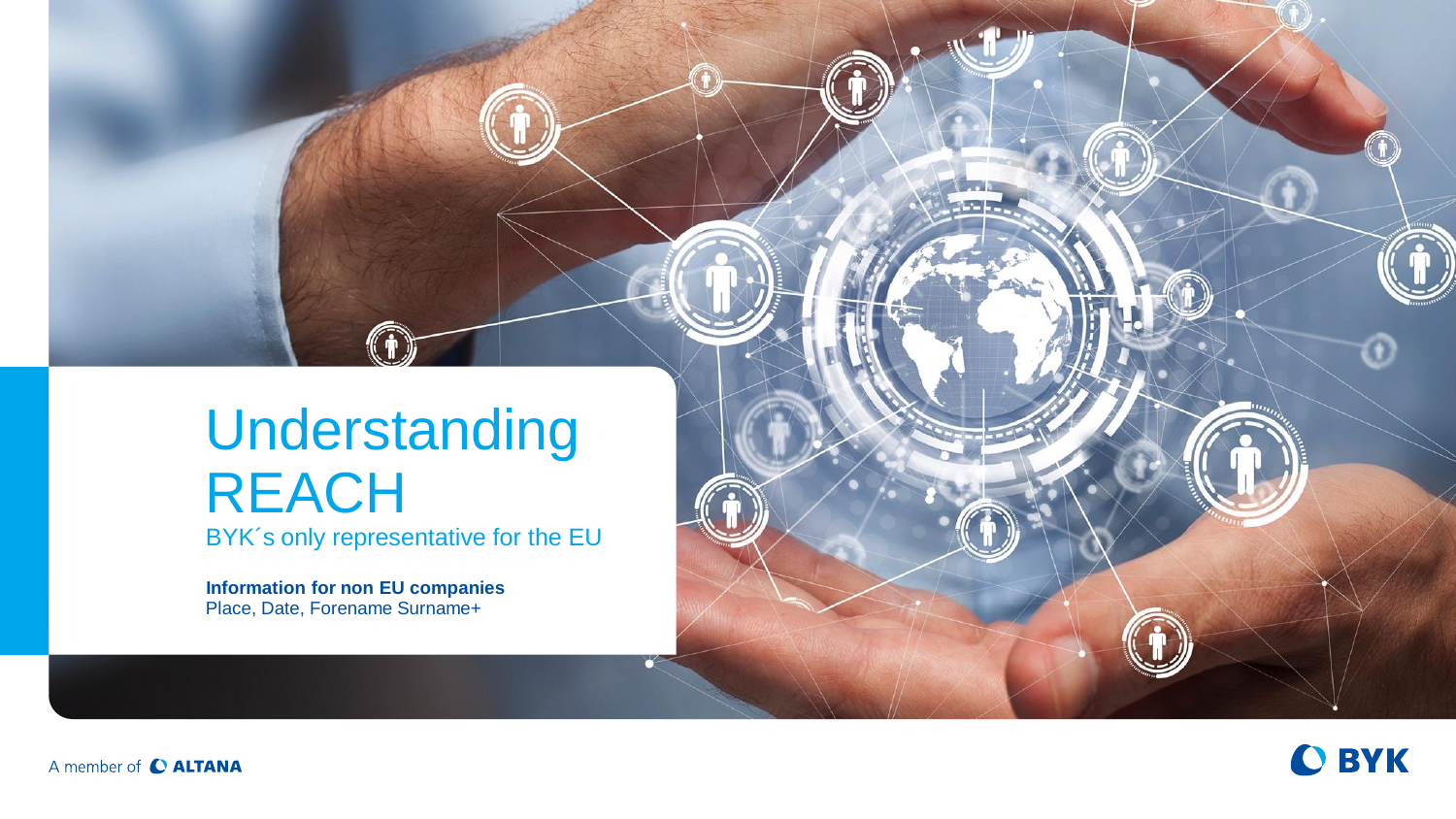#### **Introduction**

### **REACH = R**egistration, **E**valuation, **A**uthorisation and **R**estriction of **C**hemicals

REACH is a regulation of the entire **European Economic Area (EEA)**, which includes the EU Member (27) States, Iceland, Liechtenstein and Norway.

REACH has been adopted to improve the **protection of human health** and **the environment** from the risks that can be posed by chemicals, while enhancing the **competitiveness** of the EU chemicals industry.

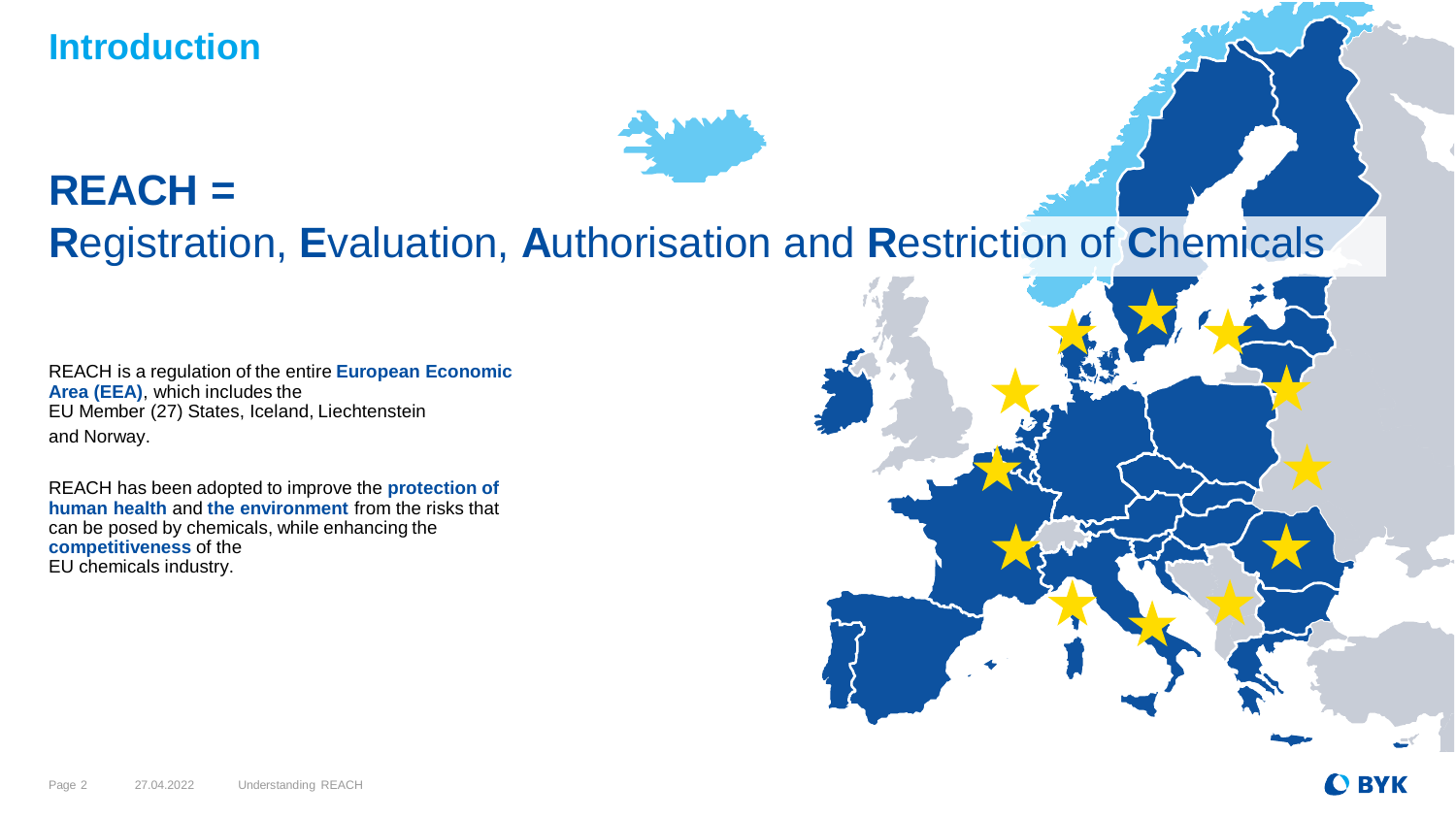### **Roles within the Supply Chain**

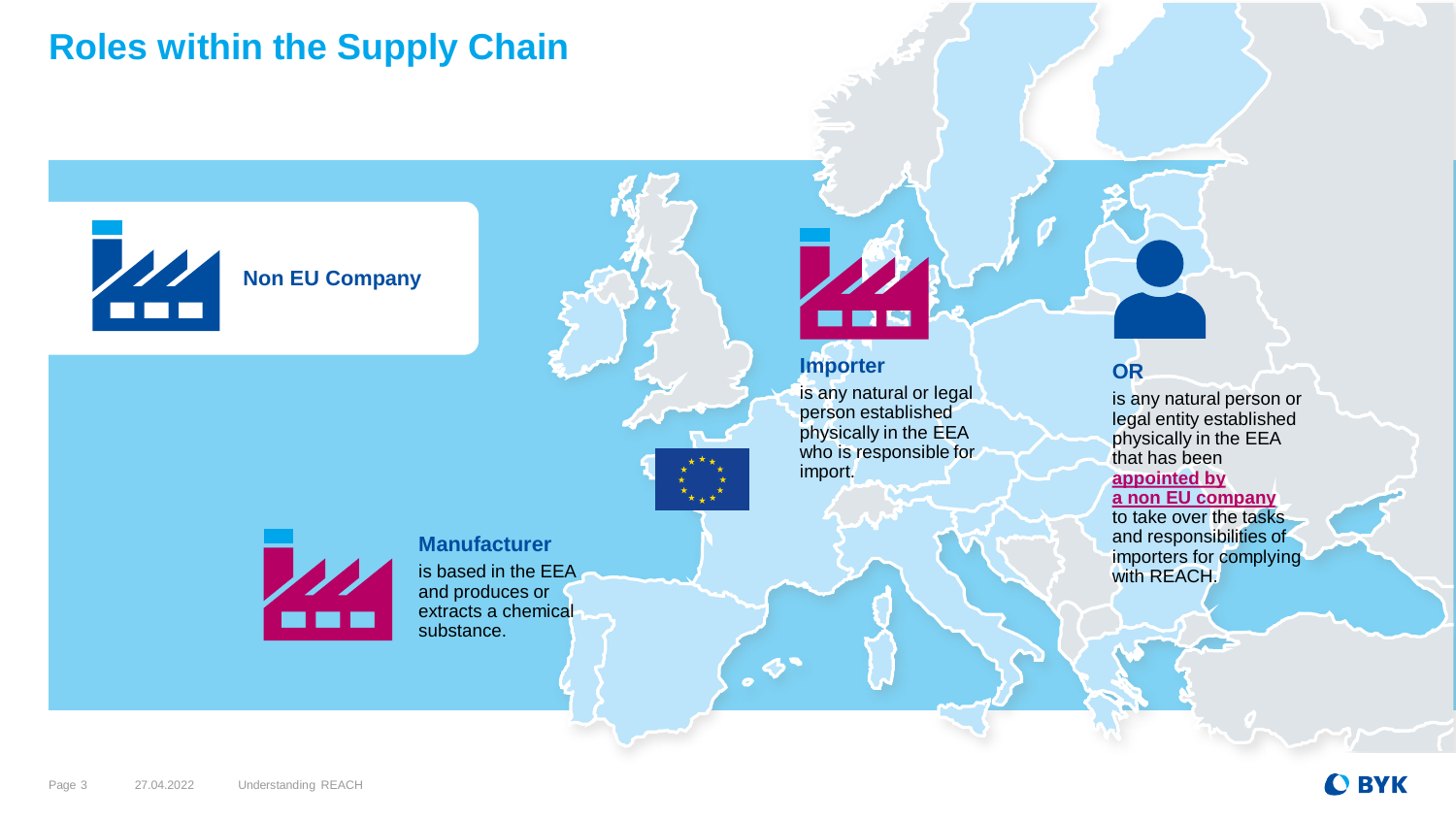#### **Obligations under REACH – In General**



Register substances that are manufactured or imported ≥ 1 tonne per year.



Comply with notification and authorization requirements (if applicable).

Communicate the relevant information on safe use of chemicals.

Important:

Obligations under REACH apply only to legal entities established in the EEA.

Ensure that a product is classified, labelled and packaged in accordance with the CLP (Classification, Labelling and Packaging), based on EU GHS Regulation.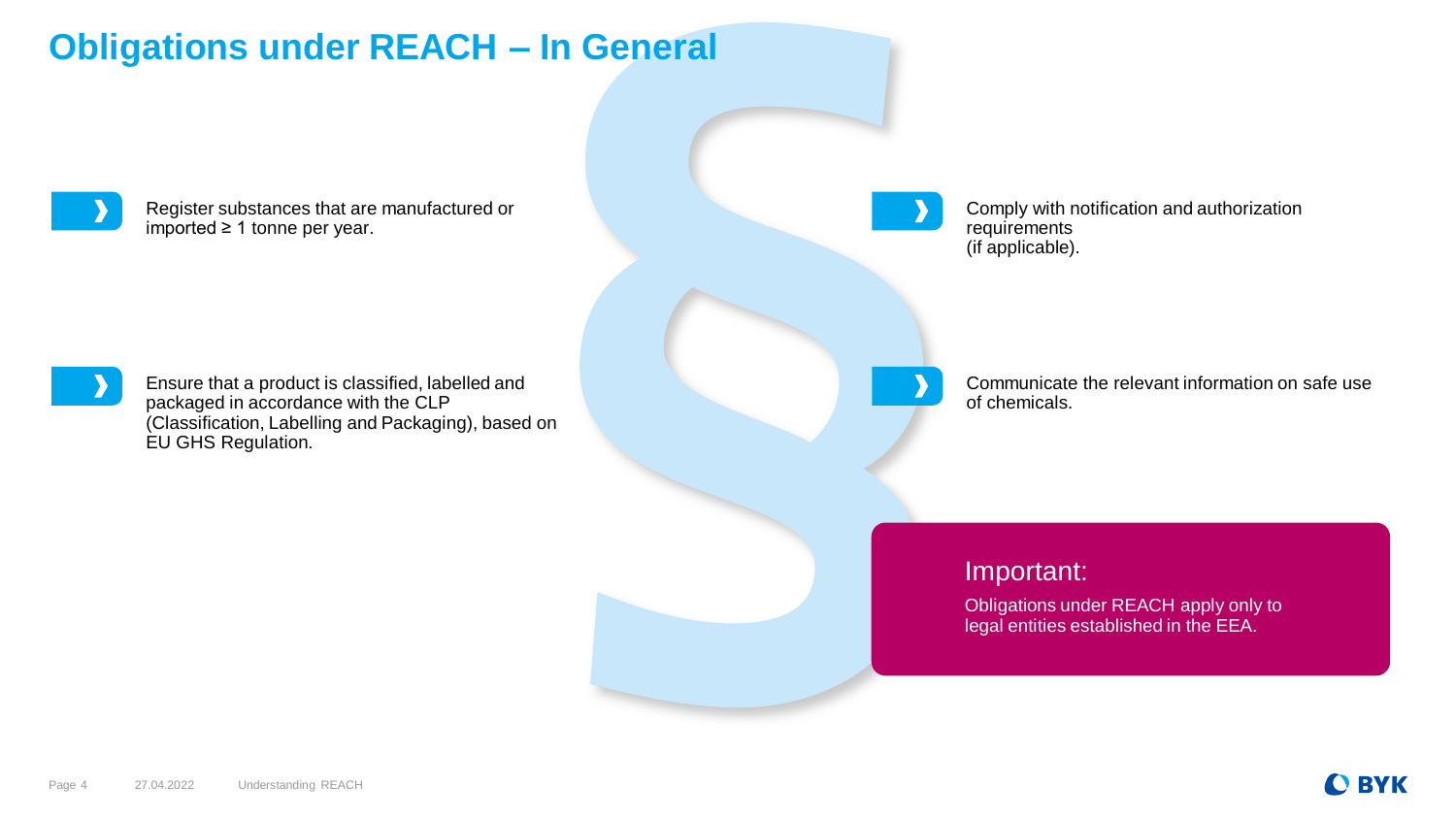#### **Obligations under REACH – Rolebased**



**Non EU Company**

#### **No obligation**

(but your EU customer does and thus, you need to support if your export will continue).



**Manufacturer**



Register substances that are manufactured at or above one tonne per year.

**Importer**



Register each individual substance imported at or above one tonne per year (on its own or in a mixture/article).

**OR**

Register each individual substance imported at or above one tonne

per year (on its own or in a mixture/article) and comply with additional requirements specific to the role as an only representative.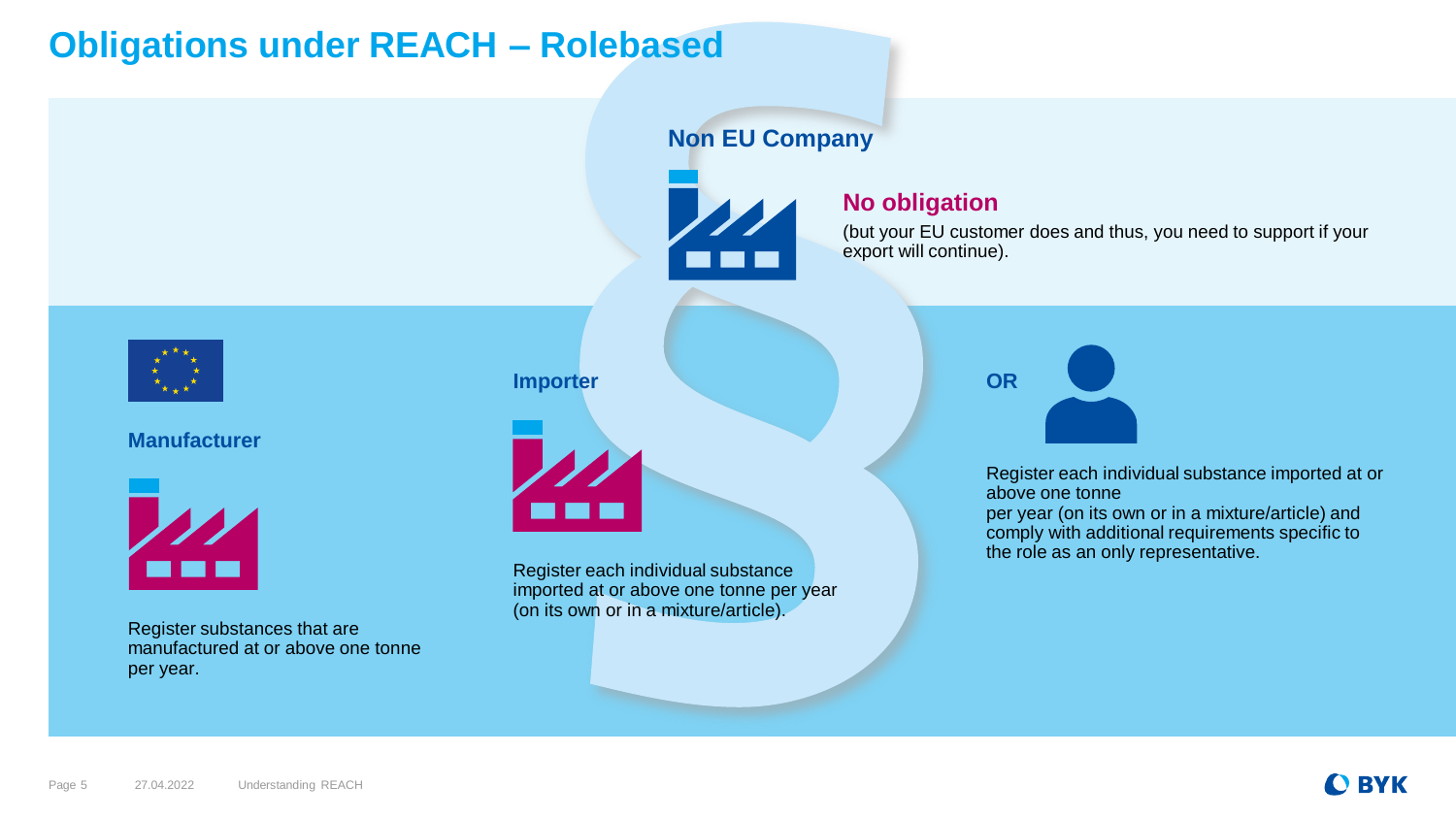#### **Import Scenario for Non-EU Manufactured Substances and Mixtures**

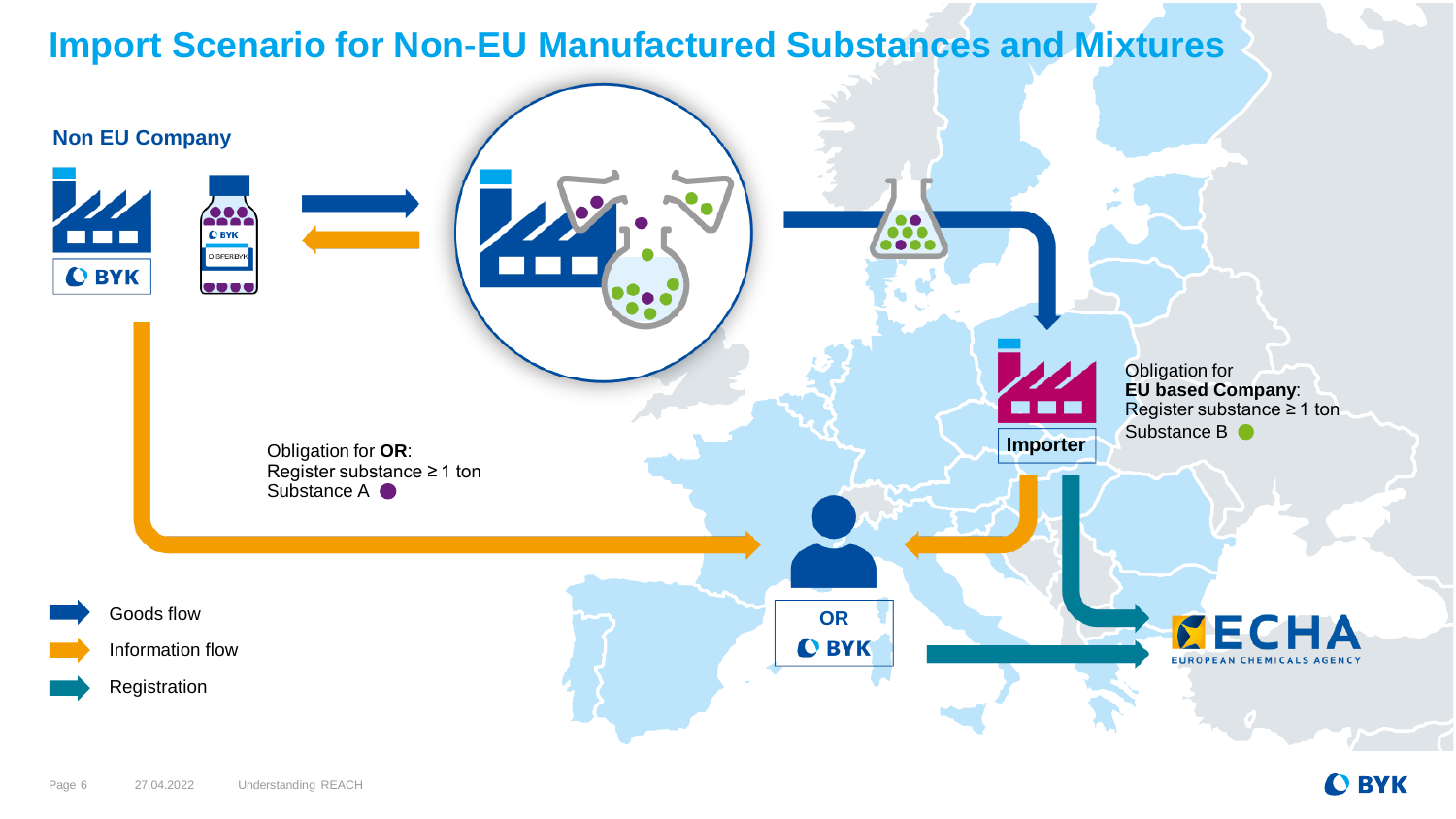#### **BYK's OR Services in the EU**



Take the advantage of BYK's OR Service

- Company name
- Address
- Contact person
- Contact person email
- EU importer name und address
- BYK additive name
- Volume imported into EU for next three years